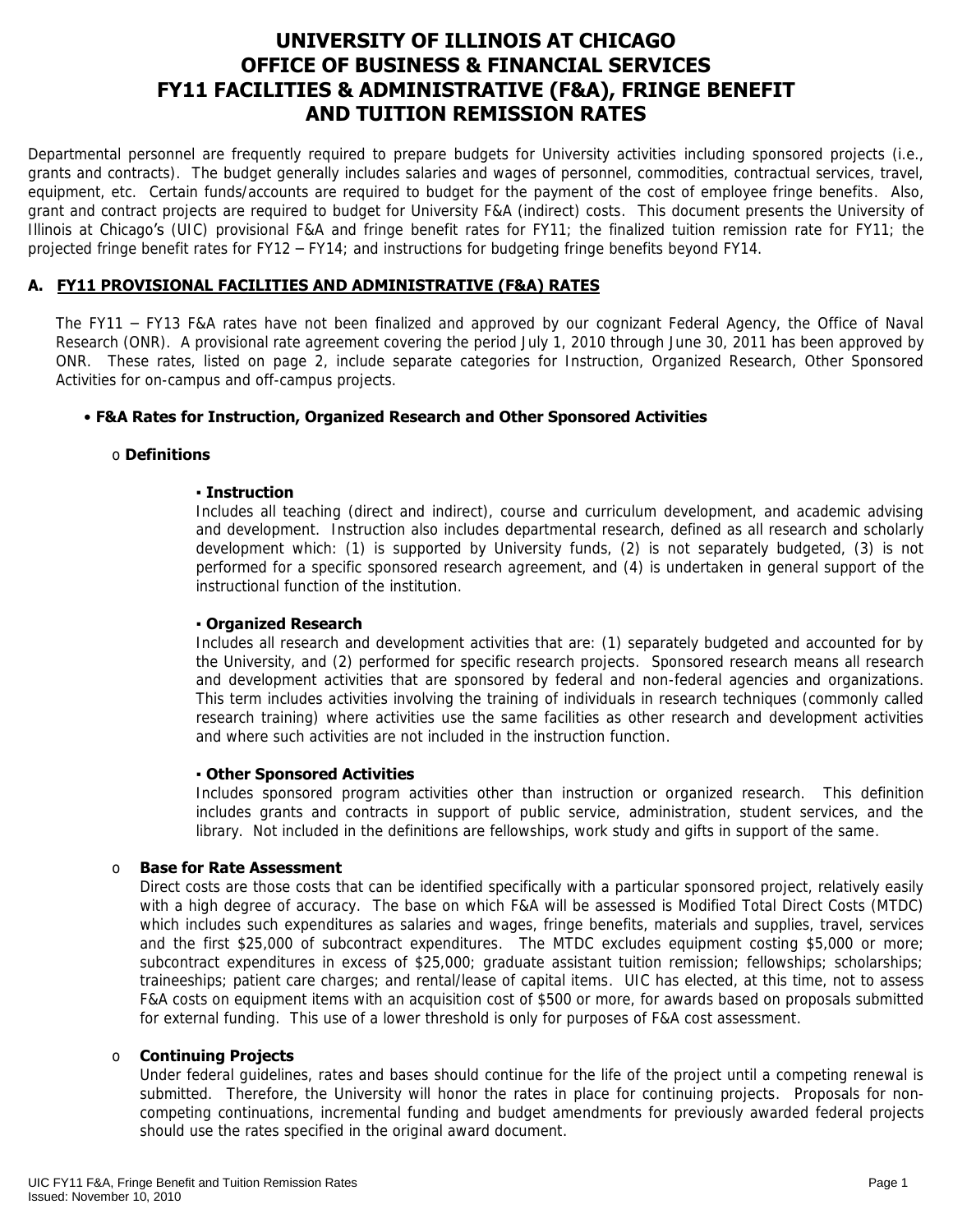#### o **Use of On/Off-Campus Rate**

 The on-campus rate should be used for proposals where all work is done using University facilities. The on- campus rate is to be assessed except when a portion of the sponsored agreement is performed at an off-campus site. The criteria for utilization of the off-campus rate consists of all of the following: (a) performance at the off- campus site must be on a continuous basis; intermittent performance is not sufficient; (b) the University personnel working or engaged on the project must be physically located at an off-campus site; and (c) the off- campus performance must be of sufficient duration; normally a full semester, summer term or period of performance of the sponsored agreement. The space on the South Campus and at 2242 W Harrison that the University leases to UIC departments is considered off-campus. The off-campus rate will be used for the offcampus portion of the work on a sponsored agreement.

 Off-campus costs may include costs incurred at the off-campus site for salaries, related benefits, supplies, utility costs, rent, local travel and other similar costs, which are treated as direct. Travel to and from an off-campus site is considered an off-campus cost.

#### • **F&A Rates for Clinical Drug Trials**

#### o **Definition**

These include studies performed for private sponsors which involve human subjects in drug protocols.

#### o **Base for Rate Assessment**

 The base for rate assessment is total direct costs. Total direct costs include all costs charged to a sponsored program account, excluding indirect costs, costs of education allowance and administrative allowances.

| <b>CHICAGO CAMPUS FACILITIES AND ADMINISTRATIVE (F&amp;A) RATES</b>                                                                                                                                                                                                                   |                  |            |  |  |  |  |
|---------------------------------------------------------------------------------------------------------------------------------------------------------------------------------------------------------------------------------------------------------------------------------------|------------------|------------|--|--|--|--|
| FY11 PROVISIONAL FACILITIES AND ADMINISTRATIVE (F&A) RATES                                                                                                                                                                                                                            | <b>ON-CAMPUS</b> | OFF-CAMPUS |  |  |  |  |
| Instruction                                                                                                                                                                                                                                                                           | 40.4%            | 26.0%      |  |  |  |  |
| Organized Research                                                                                                                                                                                                                                                                    | 57.0%            | 26.0%      |  |  |  |  |
| Other Sponsored Activities                                                                                                                                                                                                                                                            | $36.0\%$         | 26.0%      |  |  |  |  |
| Base is Modified Total Direct Costs (MTDC) which excludes equipment costing \$500 or more, subcontract expenditures in<br>excess of \$25,000, graduate assistant tuition remission fellowships, scholarships, traineeships, patient care charges and<br>rental/lease of capital items |                  |            |  |  |  |  |
| <b>CLINICAL DRUG TRIALS F&amp;A RATE</b>                                                                                                                                                                                                                                              | 25.0%            | 25.0%      |  |  |  |  |
| This rate was established during FY1994 for non-federally funded clinical drug studies and is applied to Total Direct Costs (TDC).                                                                                                                                                    |                  |            |  |  |  |  |

### **B. FY11 FINAL GRADUATE ASSISTANT TUITION REMISSION RATE (SPONSORED ACCOUNTS)**

 The Fiscal Year 2011 graduate assistant tuition remission rate will remain 42%. Salaries of graduate assistants with tuition and fee waivers are the base for the assessment of the tuition remission rate. This rate is applied to all GA/RA/TAs working on sponsored programs. Please note that the campus also assesses a "GA tuition remission benefit cost" charge on non-sponsored accounts. More information on this charge is available here: Memo on [Tuition Remission for Graduate Assistants](https://www.obfs.uillinois.edu/common/pages/DisplayFile.aspx?itemId=436386).

#### **C. FY11 PROVISIONAL FRINGE BENEFITS RATES**

 The amount charged to certain non state funds/accounts for employee fringe benefits is based on several employee fringe benefit factors. These employee fringe benefit factors include the classification of employee, employee hire date, employee retirement options, and the enrollment status of student employees. Fringe benefit rates are updated annually and audited and approved by the Federal government near the beginning of each fiscal year. Unlike facilities and administrative cost rates, changes in fringe benefit rates are assessed immediately when they become effective, even if the budgeted rates are different. The UIC FY11 Provisional Fringe Benefit rates included in the tables on pages 3 and 4 are effective July 1, 2010 with BW 16 and MN 8 pay periods (with the exception of Retirement, which is effective with BW 15 and MN 7). Please refer to *[Substantial Presence](http://www.uic.edu/com/gme/rpm_comp___benefits.htm#real_substantial_pres)* for additional fringe benefit information related to residents on J-1, J-2, F-1 and F-2 visas.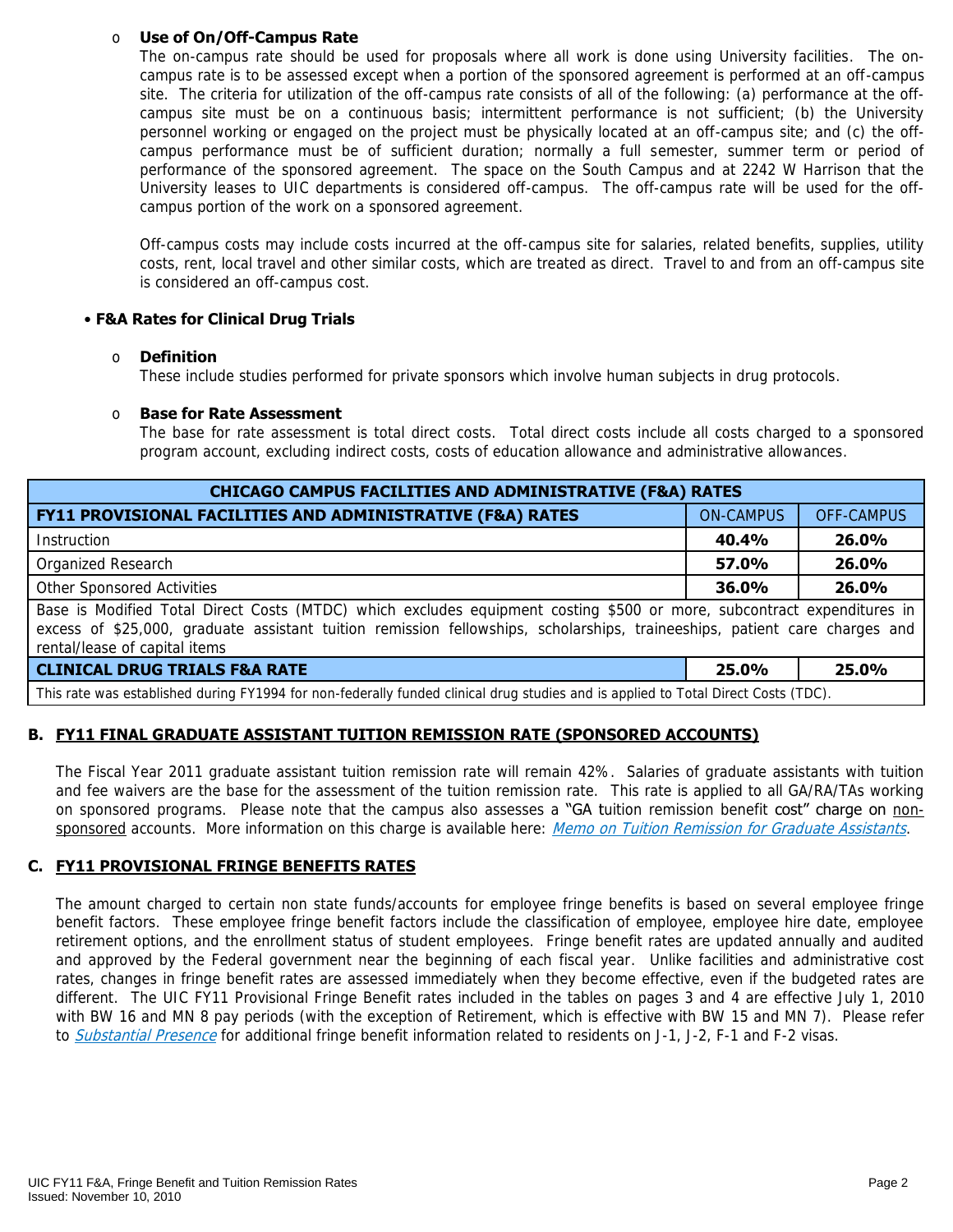The following 2 charts detail the fringe benefit costs by appointment type. The first chart below, details fringe benefit charges to sponsored accounts. The second chart on the following page details fringe benefit charges to non-sponsored accounts. The primary differences between the 2 charts are highlighted in yellow on each chart.

| <b>CHICAGO CAMPUS</b><br><b>FY11 PROVISIONAL FRINGE BENEFIT RATES</b><br>APPLICABLE TO SPONSORED ACCOUNTS     |                                             |                                  |                          |                     |                               |           |              |
|---------------------------------------------------------------------------------------------------------------|---------------------------------------------|----------------------------------|--------------------------|---------------------|-------------------------------|-----------|--------------|
| <b>Appointment</b>                                                                                            | <b>Total Fringe</b><br><b>Benefits Rate</b> | <b>Retirement</b><br>$(SURS)$ ** | Health, Life<br>& Dental | Workers'<br>$Comp+$ | Term.<br><b>Vacation/Sick</b> | Medicare‡ | <b>OASDI</b> |
| Academic and Non-academic<br>Continuous* at 50% or More                                                       | 33.37%                                      | 10.14%                           | 20.64%                   | 0.09%               | 1.05%                         | 1.45%     |              |
| Academic and Non-academic<br>Non-continuous* at 50% or More                                                   | 28.38%                                      | $\sim$                           | $20.64\%$                | 0.09%               |                               | 1.45%     | 6.20%        |
| Academic and Non-academic<br>Continuous* at Less Than 50%                                                     | 12.73%                                      | 10.14%                           | $\sim$                   | 0.09%               | 1.05%                         | 1.45%     |              |
| Academic and Non-academic<br>Non-continuous* at Less Than 50%                                                 | 7.74%                                       | $\overline{\phantom{a}}$         |                          | 0.09%               | $\sim$                        | 1.45%     | 6.20%        |
| Hourly Student Employees Enrolled 6 hours or More (Fall / Spring)<br>Or Enrolled 3 hours or More (Summer)     | 0.09%                                       |                                  |                          | 0.09%               |                               |           |              |
| Hourly Student Employees Enrolled Less Than 6 hours (Fall / Spring)<br>Or Enrolled Less Than 3 hours (Summer) | 7.74%                                       |                                  |                          | 0.09%               |                               | 1.45%     | 6.20%        |
| GA/RA/TAs Enrolled 6 hours or More (Fall / Spring)<br>Or Enrolled 3 hours or More (Summer)                    | 2.29%                                       | $\sim$                           | 2.20%                    | $0.09\%$            | $\sim$                        | $\sim$    |              |
| GA/RA/TAs Enrolled Less Than 6 hours (Fall / Spring)<br>Or Enrolled Less Than 3 hours (Summer)                | 9.94%                                       | $\sim$                           | 2.20%                    | 0.09%               | $\sim$                        | 1.45%     | 6.20%        |
| <b>Hospital Residents</b>                                                                                     | 32.23%                                      | 10.14%                           | 20.64%                   |                     | $\sim$                        | 1.45%     |              |
| Extra Help Employees                                                                                          | 7.74%                                       |                                  | $\sim$                   | 0.09%               | $\sim$                        | 1.45%     | 6.20%        |

Research Associates receive fringe benefits that are consistent with their appointment type, detailed above (i.e., Academic and Non-academic Continuous at 50% or More). Retired employees who are rehired by the University are not fringe benefit eligible and are only assessed for Medicare (1.45%) and Workers' Comp (0.09%). Fellowships are not assessed fringe benefits.

\*A continuous appointment is an appointment for a period of four continuous months or one academic term, whichever is less.

\*\* For employees who have elected the self-managed plan, the actual rate of 7.6% will be charged.

\*\* The current annual compensation limit for SURS is \$245,000 (for participants certified on or after July 1, 1996) and \$106,800 for new employees hired as of January 1, 2011.

† For Auxiliary Services, the Worker's Compensation rate is 1.21%.

‡This chart includes a Medicare charge for employees hired after 4/1/86. There are no Medicare charges for employees hired before that date.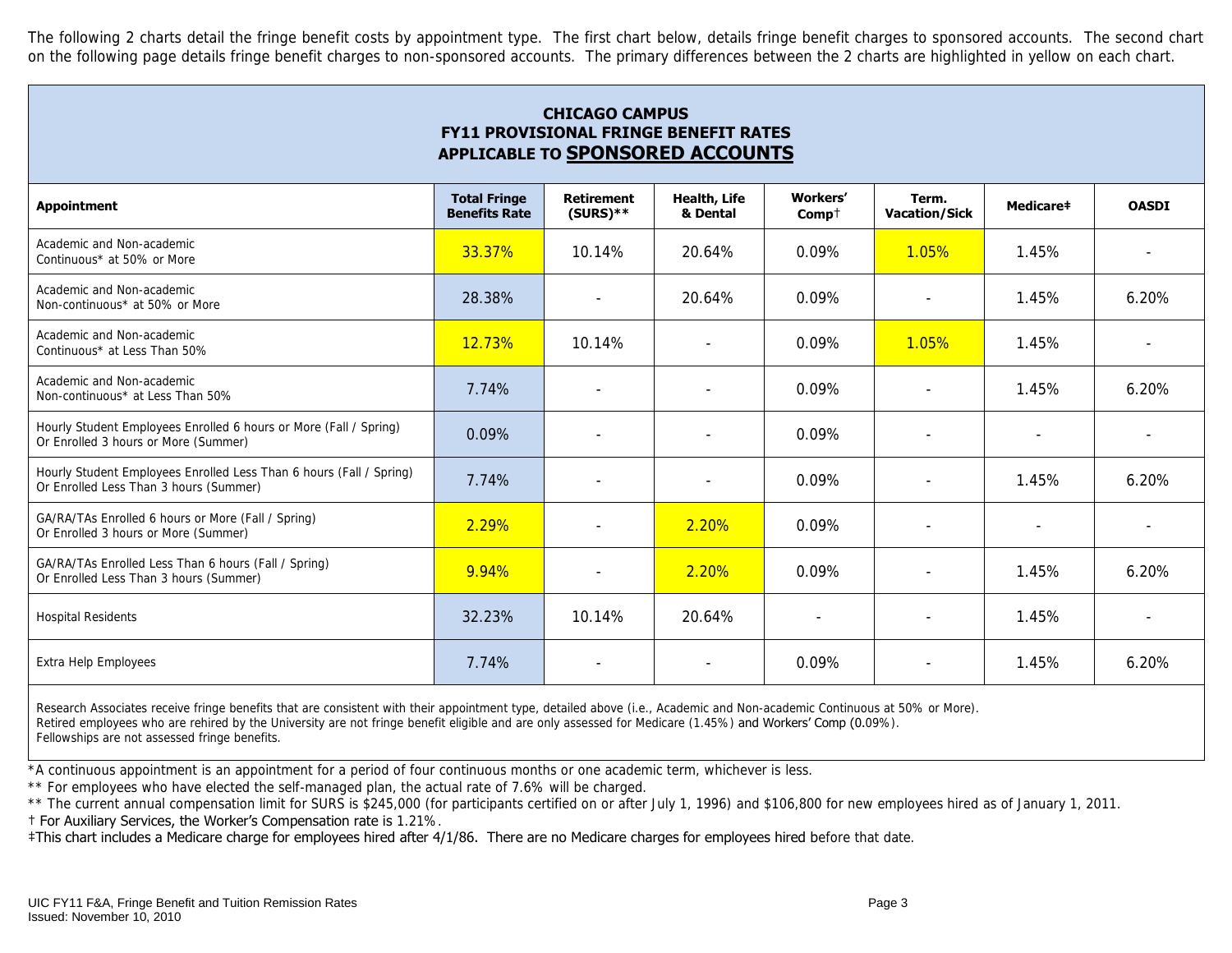### **CHICAGO CAMPUS FY11 PROVISIONAL FRINGE BENEFIT RATES APPLICABLE TO OTHER ASSESSED ACCOUNTS**

(ADMINISTRATIVE ALLOWANCES, ICR, PRIVATE UNRESTRICTED GIFTS, ETC)

| <b>Appointment</b>                                                                                            | <b>Total Fringe</b><br><b>Benefits Rate</b> | <b>Retirement</b><br>$(SURS)**$ | <b>Health, Life</b><br>& Dental | Workers'<br>$Comp+$ | Term.<br><b>Vacation/Sick</b> | <b>Medicare‡</b>         | <b>OASDI</b> |
|---------------------------------------------------------------------------------------------------------------|---------------------------------------------|---------------------------------|---------------------------------|---------------------|-------------------------------|--------------------------|--------------|
| Academic and Non-academic<br>Continuous* at 50% or More                                                       | 32.32%                                      | 10.14%                          | 20.64%                          | 0.09%               | ÷                             | 1.45%                    |              |
| Academic and Non-academic<br>Non-continuous* at 50% or More                                                   | 28.38%                                      | $\overline{a}$                  | 20.64%                          | $0.09\%$            |                               | 1.45%                    | $6.20\%$     |
| Academic and Non-academic<br>Continuous* at Less Than 50%                                                     | 11.68%                                      | 10.14%                          |                                 | $0.09\%$            | $\overline{\phantom{a}}$      | 1.45%                    |              |
| Academic and Non-academic<br>Non-continuous* at Less Than 50%                                                 | 7.74%                                       | $\overline{\phantom{a}}$        | $\overline{a}$                  | $0.09\%$            | $\overline{\phantom{a}}$      | 1.45%                    | $6.20\%$     |
| Hourly Student Employees Enrolled 6 hours or More (Fall / Spring)<br>Or Enrolled 3 hours or More (Summer)     | 0.09%                                       |                                 | $\overline{a}$                  | 0.09%               | $\overline{\phantom{a}}$      | $\overline{\phantom{a}}$ |              |
| Hourly Student Employees Enrolled Less Than 6 hours (Fall / Spring)<br>Or Enrolled Less Than 3 hours (Summer) | 7.74%                                       |                                 |                                 | $0.09\%$            |                               | 1.45%                    | $6.20\%$     |
| GA/RA/TAs Enrolled 6 hours or More (Fall / Spring)<br>Or Enrolled 3 hours or More (Summer)                    | $0.09\%$                                    | $\sim$                          | $\sim$                          | 0.09%               | $\sim$                        | $\sim$                   |              |
| GA/RA/TAs Enrolled Less Than 6 hours (Fall / Spring)<br>Or Enrolled Less Than 3 hours (Summer)                | 7.74%                                       | ÷                               | $\sim$                          | 0.09%               | ÷                             | 1.45%                    | 6.20%        |
| <b>Hospital Residents</b>                                                                                     | 32.23%                                      | 10.14%                          | 20.64%                          | $\sim$              | $\overline{\phantom{a}}$      | 1.45%                    |              |
| Extra Help Employees                                                                                          | 7.74%                                       |                                 | $\overline{a}$                  | 0.09%               |                               | 1.45%                    | 6.20%        |

Research Associates receive fringe benefits that are consistent with their appointment type, detailed above (i.e., Academic and Non-academic Continuous at 50% or More). Retired employees who are rehired by the University are not fringe benefit eligible and are only assessed for Medicare (1.45%) and Workers' Comp (0.09%). Fellowships are not assessed fringe benefits.

\*A continuous appointment is an appointment for a period of four continuous months or one academic term, whichever is less.

\*\* For employees who have elected the self-managed plan, the actual rate of 7.6% will be charged.

\*\* The current annual compensation limit for SURS is \$245,000 (for participants certified on or after July 1, 1996) and \$106,800 for new employees hired as of January 1, 2011.

† For Auxiliary Services, the Worker's Compensation rate is 1.21%.

‡This chart includes a Medicare charge for employees hired after 4/1/86. There are no Medicare charges for employees hired before that date.